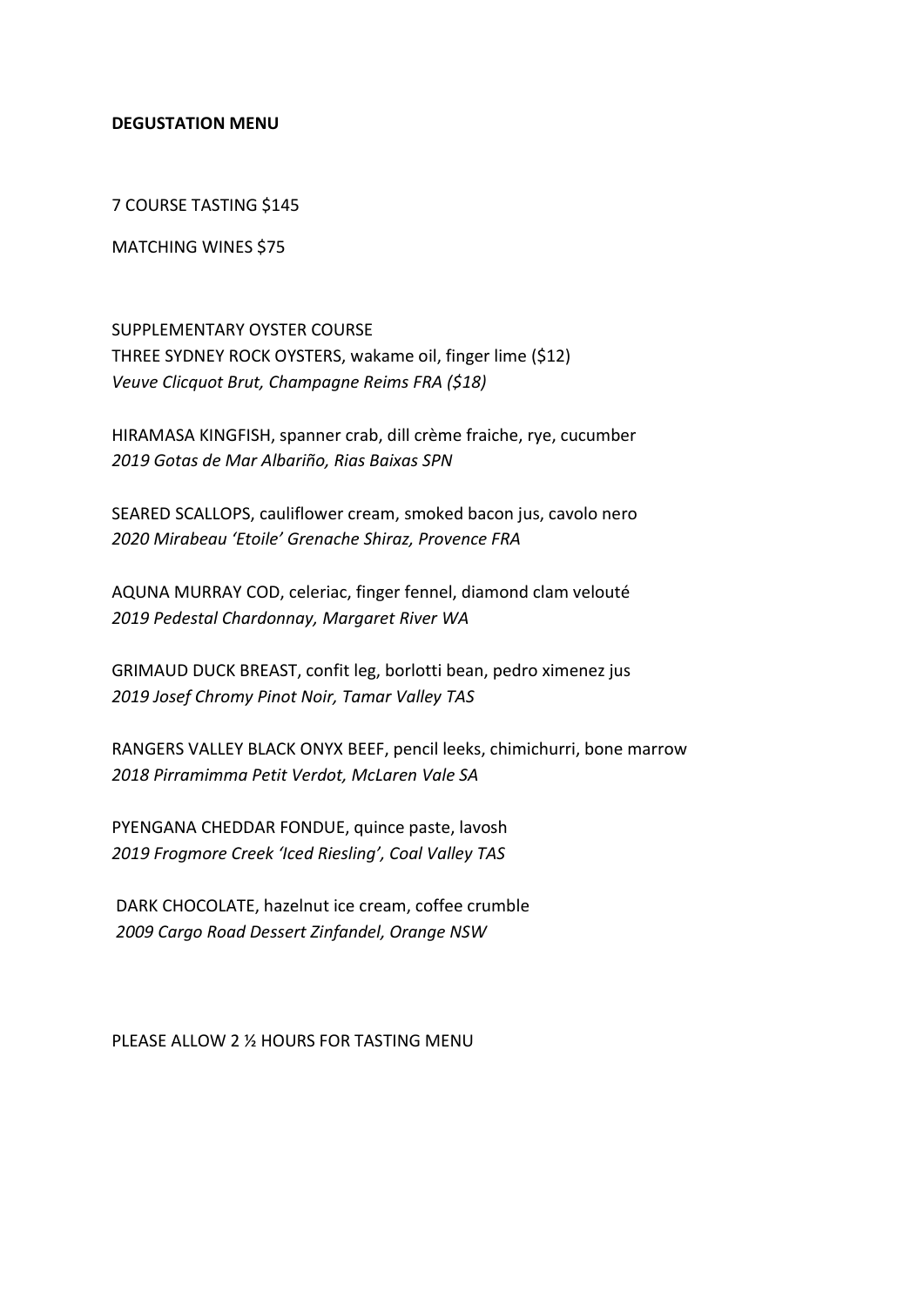#### ENTREE

SIX FRESHLY SHUCKED OYSTERS, mignonette dressing 28 CONFIT TOMATO SALAD, tomato caramel, almond cream, potato wafer 26 GIN CURED HIRAMASA KINGFISH, spanner crab, dill crème fraiche, rye, cucumber 31 CHARCOAL GRILLED MORETON BAY BUG, eggplant XO, daikon 33 SEARED SCALLOPS, cauliflower cream, smoked bacon jus, cavolo nero 32 CHICKEN LIVER PARFAIT, fig & port relish, toasted brioche 27

#### MAIN

SMOKED RICOTTA AGNOLOTTI, parsley emulsion, pecorino, pine nut pangratatto 27/39 KING GEORGE WHITING, kataifi, scallop prawn mousseline, finger lime, beurre blanc 53 AQUNA MURRAY COD, celeriac, finger fennel, diamond clam velouté 52 GRIMAUD DUCK BREAST, confit leg, borlotti bean, pedro ximenez jus 49 CAPE GRIM BEEF TENDERLOIN, charred pencil leeks, chimichurri, bone marrow 54 RANGERS VALLEY BLACK MARKET SIRLOIN 5+ (300g), horseradish & tarragon butter 89

## **SIDES**

BABY COS, radicchio, radish 13 SPRING CUCUMBER SALAD, fennel, fetta, mint 14 STEAMED SEASONAL GREENS, lemon thyme butter 15 ROAST CAULIFLOWER, gruyere fondue, espelette 14 FRIES onion salt, chive mayonnaise 12